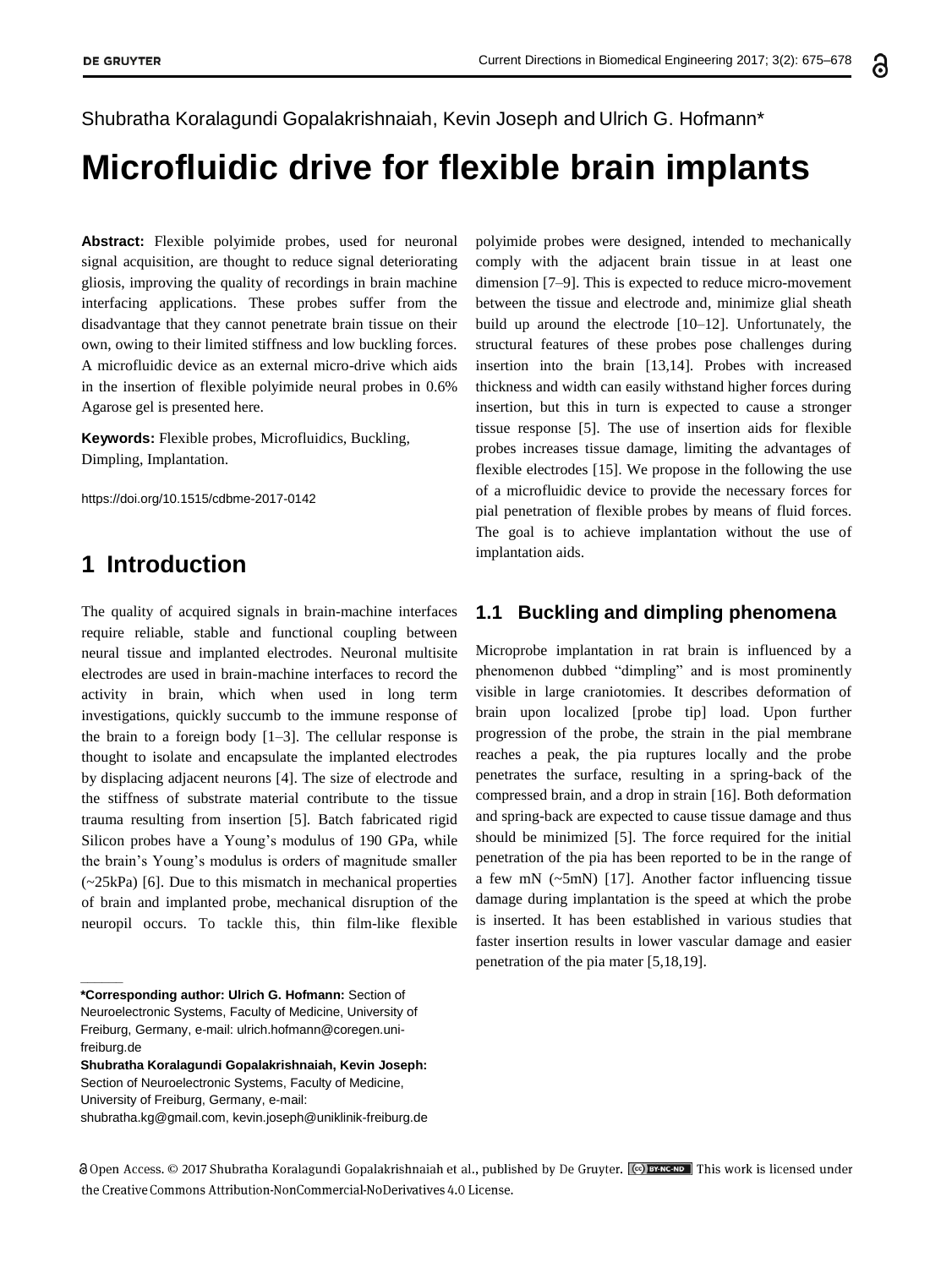In order to achieve successful insertion of any neuronal probe, the probe must be sufficiently mechanically robust to withstand the penetration force. In other words, penetration force must not exceed the critical buckling force the neuronal probe can withstand [13]. Although there are several modes of beam buckling, we consider only the first mode, as it gives us a lower bound for acceptable load. Our multisite probes are modeled as a column clamped at one end and pinned at the other (fixed-pinned buckling case) [20]. The theoretical load a probe can carry without buckling is given by Euler's equation:

$$
F_{cr}=\frac{K\pi^2EI}{L^2}
$$

where  $F_{cr}$  is the buckling force, K is the effective column length factor (K=2.045 for fixed-pinned case), E is the elastic modulus of the probe, L is the unsupported beam length, and, I is the area moment of inertia of the probe, which varies as cube of thickness of the probe  $(I = wt^3/12)$ , as shown in Figure 1.



**Figure 1:** Graph showing variation of critical buckling load with various thickness and length of flexible polyimide probe.

# **2 Materials and methods**

### **2.1 Fabrication**

Y-shaped microfluidic channels were fabricated using Polydimethysiloxane (PDMS, Sylgard 184, Dow Corning) mixed in the ratio of 10:1 of elastomer and curing agent and cast on a mold to have an effective inner diameter of 1.5 mm. This mixture was cured at 100°C for 45 minutes and 1.5 mm



**Figure 2:** (A) Microfluidic device with a glass capillary mounted at the outlet. (B) Sketch of microfluidic device mounted on micromanipulator on top of "brain model" from agarose.

inlet holes were punched through the PDMS using a Biopsy punch (pfm medical, Germany). PDMS substrate with channels embossed on one face was bonded to a clean microscopic glass slide using a plasma deposition device (Corona SB, BlackholeLab, Paris) to produce a sealed fluidic system. A glass capillary (O. D=1.5mm, Sutter Instruments, USA) was then mounted at the outlet port and a flexible probe without connector pad was placed in it, as shown in Figure 2.

**Table 1:** Dimensions of the Microfluidic channels

|                        | Length [mm] | Width [mm] |
|------------------------|-------------|------------|
| Main channel           | 15          | 1.5        |
| Side channels          | 10          | 1.5        |
| <b>Glass Capillary</b> | 8           | 1.5        |

#### **2.2 Experimental setup**

The whole microfluidic device was mounted on a micromanipulator and placed above a slab of clear 0.6% Agarose gel. Pressurized air-water injection was used to drive the flexible probe rapidly into the agarose slab. PTFE tubing (O. D=1.5mm) was used as a conduit for water (inlet a), and compressed air (inlet b), as shown in Figure 2B. The pressurized air originated from a clinical use supply and its output was manually controlled and monitored.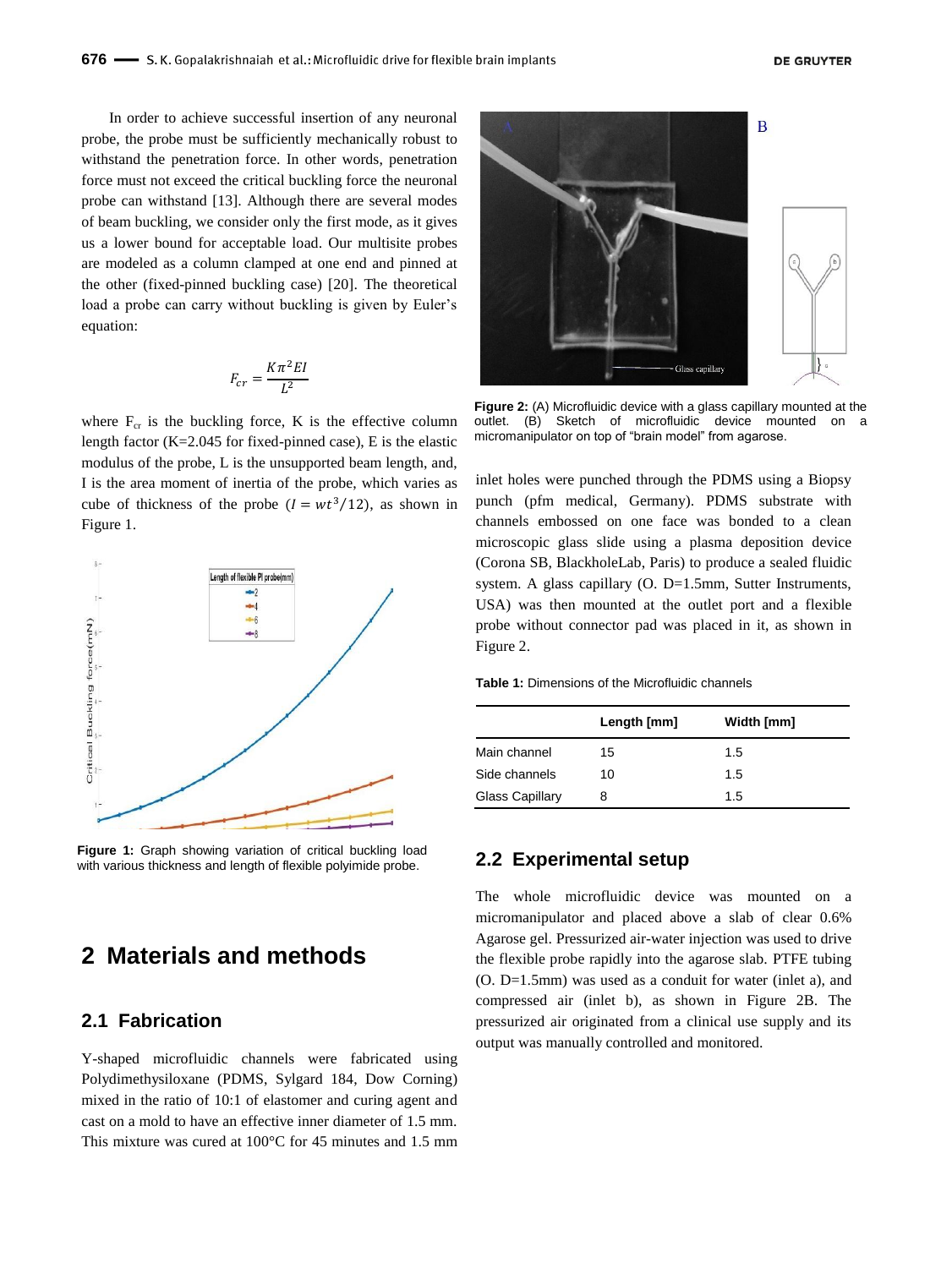

**Figure 3:** Air Pressure profile applied during flexible probe implantation.

#### **2.3 Insertion procedure**

The microfluidic device was advanced close to the target, which, in this case, is 0.6% agarose gel, the Young's modulus of which is similar to brain tissue. This similarity most likely does not extend to brains' viscous properties [21]. The glass capillary was positioned just above the surface of the agar gel. A pressure pulse  $(-0.4 \text{ bar})$  was applied to produce an initial insertion of the probe in agar, thus overcoming the penetration forces exerted on it. The pressure profile applied at the inlet of device is as shown in Figure 3. Water  $( $0.5 \text{ ml}$ ) was then injected to produce a focused flow$ of water most suited for insertion of probe. The micromanipulator was simultaneously retracted away from



**Figure 4:** Flexible probe 400 μm wide and 10 μm thick implanted in agarose, imaged using a custom built white light selective plane microscope [21].

the surface during this jet injection. The use of air aids in the initial penetration of the flexible probe into agarose, and eliminates the need for large liquid volumes necessary for focused stream generation [22].

## **3 Results**

The advantage of this method is the successful implantation of very flexible, film-like polyimide probes into agarose slabs, modelling brain regions; without any external aids or stiffeners. The implantation was tested into 0.6% agarose gel and we could implant our flexible probes up to a depth of 7.2mm as shown in Figure 4.

## **4 Discussion**

Flexible microprobes are receiving increasing interest with respect to their beneficial long term characteristics as compared to rigid wires. However, the implantation of flexible probes itself is a matter of concern, as removable implantation aids [15,23] increase the surgical footprint, thus potentially nullifying the flexible probes' advantages.

Fluidics supported insertion of carbon nanotube fibers was reported recently (personal communication Jacob T. Robinson), but to our knowledge no attempt was made up till now to implant film like polyimide probes in brain-like materials that way.

The presented approach of implantation by fluidic force actuation aims to ameliorate the stab wound artefact by avoiding use of external aids. We were able to achieve an insertion of up to 7.2mm in 0.6% agarose, with just air and water pressures inside fluidic channels yielding only minimal injection of fluid. The results show that insertions achieved were not without problems as the probes occasionally buckled once they were inside the agar gel. Further investigations with respect to microfluidic drive geometry and fluid pressures have to be made in order to overcome this bending of the flexible polyimide probe inside the agar gel and obtain precise positioning of the probe. Also, implantation of the flexible probe along with its connector pad by using another inlet port has to be carried out. Further investigations to ascertain the effect of probe insertion, and air-water pressures on brain tissue by means of in vivo imaging and histology studies must be conducted. This could pave the way for improved signal recording and glial scar free neural interfaces in brain machine interfacing applications.